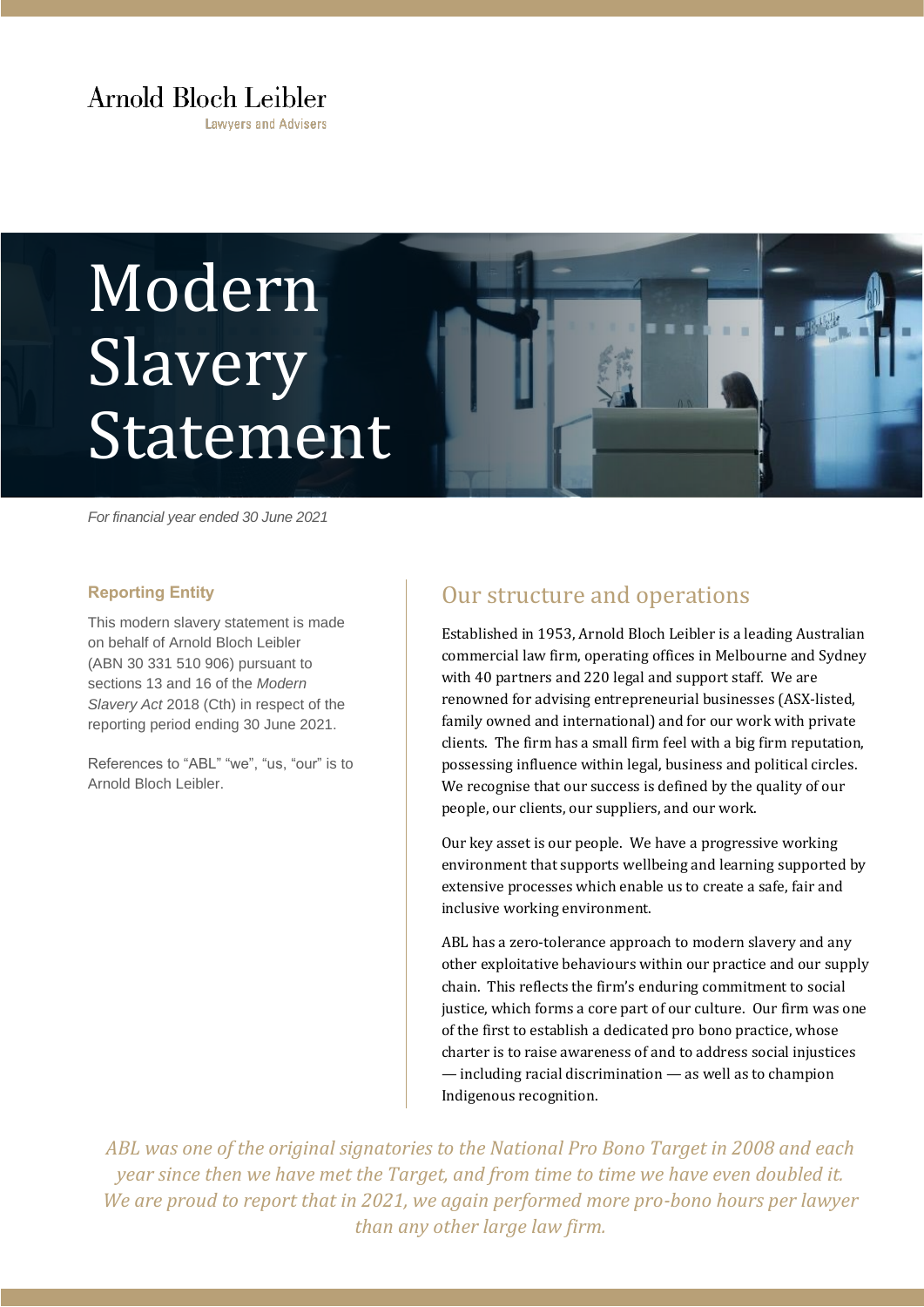

#### **Our supply chain**

As a professional services firm, our principal activity is the provision of legal services to our clients.

As a law firm, our partners and lawyers are required to meet the standards of professional and ethical behavior under the Australian legal profession legislation and rules. Our firm is also regulated by the professional bodies to which our lawyers belong including the Law Institute of Victoria and the Law Society of NSW.

In the course of our practice, we procure:

- goods and services from third party suppliers for the benefit of the firm; and
- services for specific client engagements.

Our key procurement functions are shown diagrammatically below and include the use of:

- barristers and other experts for the purpose of providing professional services to our clients;
- legal support services;
- technology supply and services;
- travel services including travel and accommodation providers; and
- recruitment firms.



#### **Description of potential modern slavery risks**

Modern Slavery in the professional services sector in which we operate is generally considered to be low risk.

During this reporting period, we reviewed our internal risk assessment completed in the prior reporting period to identify the areas in our business and supply chain that we consider to be low risk and the areas that could potentially pose a higher level of risk of modern slavery practices.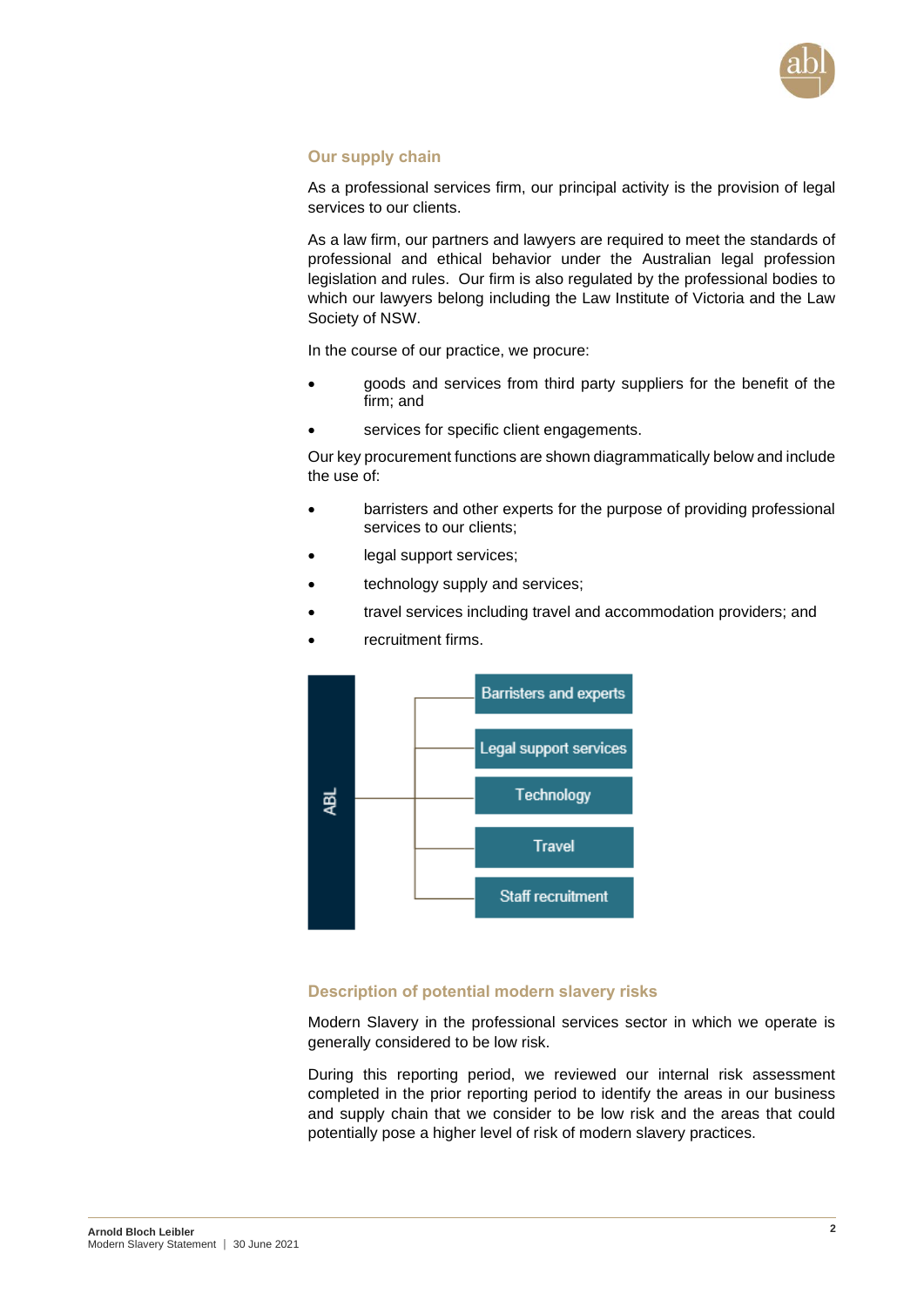

We also considered whether the modern slavery risk in our operations and supply chain could be heightened due to supply involving the following:



Based on our analysis, we identified a small risk that ABL could potentially contribute or be linked to modern slavery practices in the following areas:

- reliance on the technology industry's manufacture of electronic components.
- legal support services including services provided in relation to catering, security and maintenance.
- retaining external professional services firms (eg accounting firms) on behalf of clients, who in turn procure their own suppliers.

#### **Description of actions taken**

For those suppliers identified as having a potentially elevated modern slavery risk based on our risk assessment we:

- asked those suppliers to complete a Modern Slavery Risk Questionnaire; or
- where our suppliers either self-reported or were required to report under the Modern Slavery Act, reviewed their Modern Slavery Statements on the Public Register.

We reviewed our suppliers' Modern Slavery Statements and/or responses to our questionnaire to assess and, if necessary, address the risk of our involvement in modern slavery practices.

Based on those reviews, we have not identified any instances of our involvement in modern slavery practices.

Some of our suppliers have reported through their own screening for modern slavery risks, modern slavery risk amongst their supply chains. In each instance, the supplier is working through their own processes to address those risks.

Key actions from our report for the period ended 30 June 2020:

#### • **Building awareness**

provided modern slavery awareness training to personnel responsible for procurement;

#### • **Policy and process**

reviewed our procurement procedures to identify if and where changes may be required to better align with our modern slavery commitments;